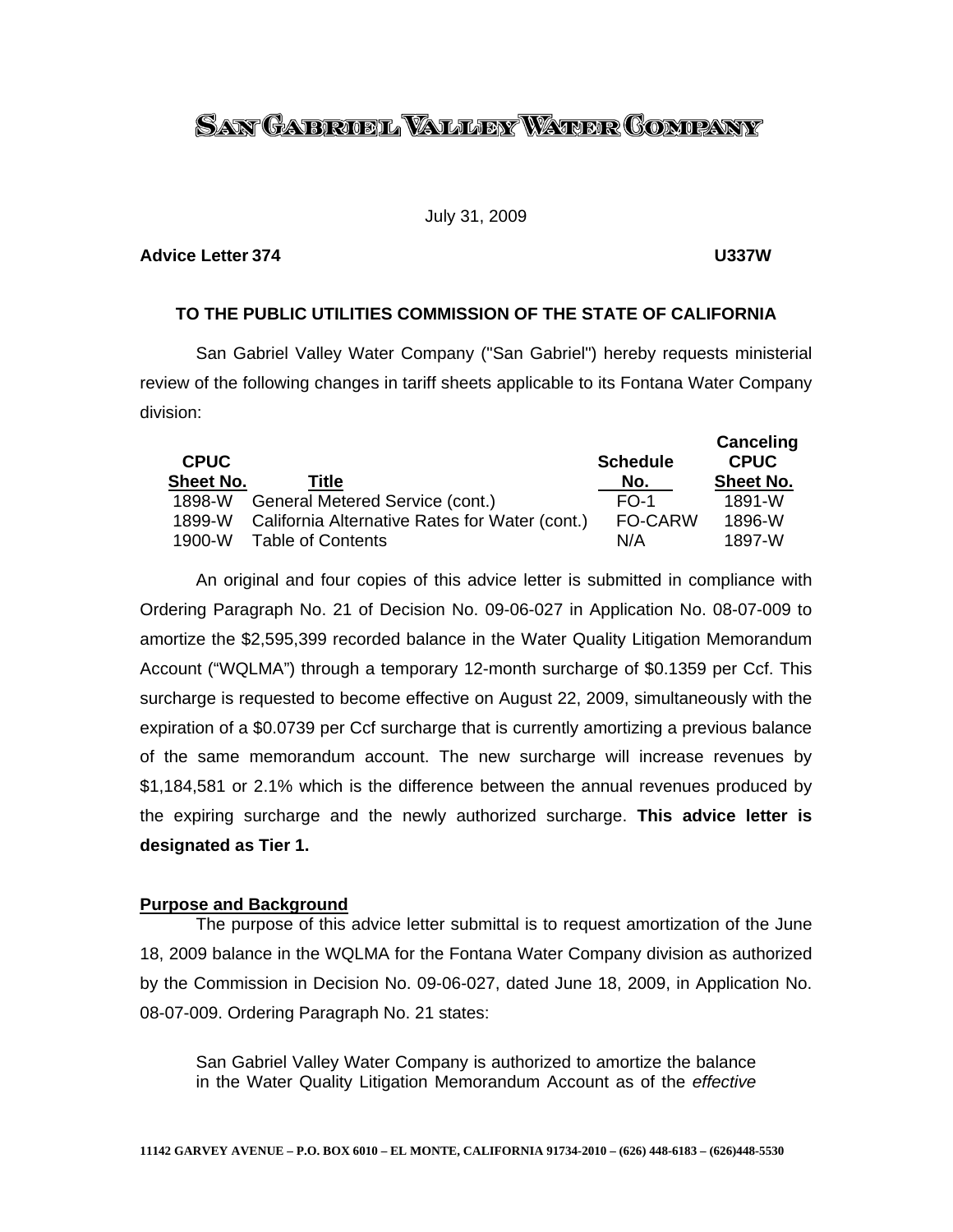*date of this decision*, over a one-year period through a surcharge (emphasis added).

Conclusion of Law Paragraph No. 89 states:

SGV's request to amortize the balance in the Water Quality Litigation Memorandum Account as of the effective date of this decision, over a one-year period through a surcharge is unopposed and should be granted.

The impact of this proposed increase will raise the monthly water bill of a typical residential customer (5/8" x 3/4" meter and 23 Ccf) by \$1.43 or 2.2% from \$64.04 to \$65.47.

# **Discussion**

The present rate schedules in the Fontana Water Company division became effective on July 1, 2009, pursuant to D.09-06-027 and Advice Letter No. 373. The tariff schedules reflecting the proposed surcharge are attached hereto. San Gabriel has provided workpapers supporting the recorded amounts in the memorandum account from March 2007 through June 18, 2009 and the calculation of the proposed \$0.1359 surcharge to the Commission's Water Division staff for their review. Presently, the balance in the WQLMA as of February 28, 2007 is being amortized from August 22, 2007 through August 21, 2009.

As shown on Table 1 of Page 1, of the Workpapers, San Gabriel separately tracks the charges and credits to the WQLMA in the category labeled as Contamination Job No. 4704F, which are comprised of outside legal fees, costs, and expenses associated with the company's claims against groundwater polluters.

 Enclosed as Section C, Pages 1 through 70 are copies of monthly invoices supporting the recorded amounts in the Fontana Water Company WQLMA from March 2007 through June 18, 2009. The amounts recorded in the WQLMA are the actual amounts incurred and paid by San Gabriel in accordance with written engagement agreements with each law firm and outside consultant. Prior to payment, all invoices and the accompanying detailed billing statements are reviewed and approved by both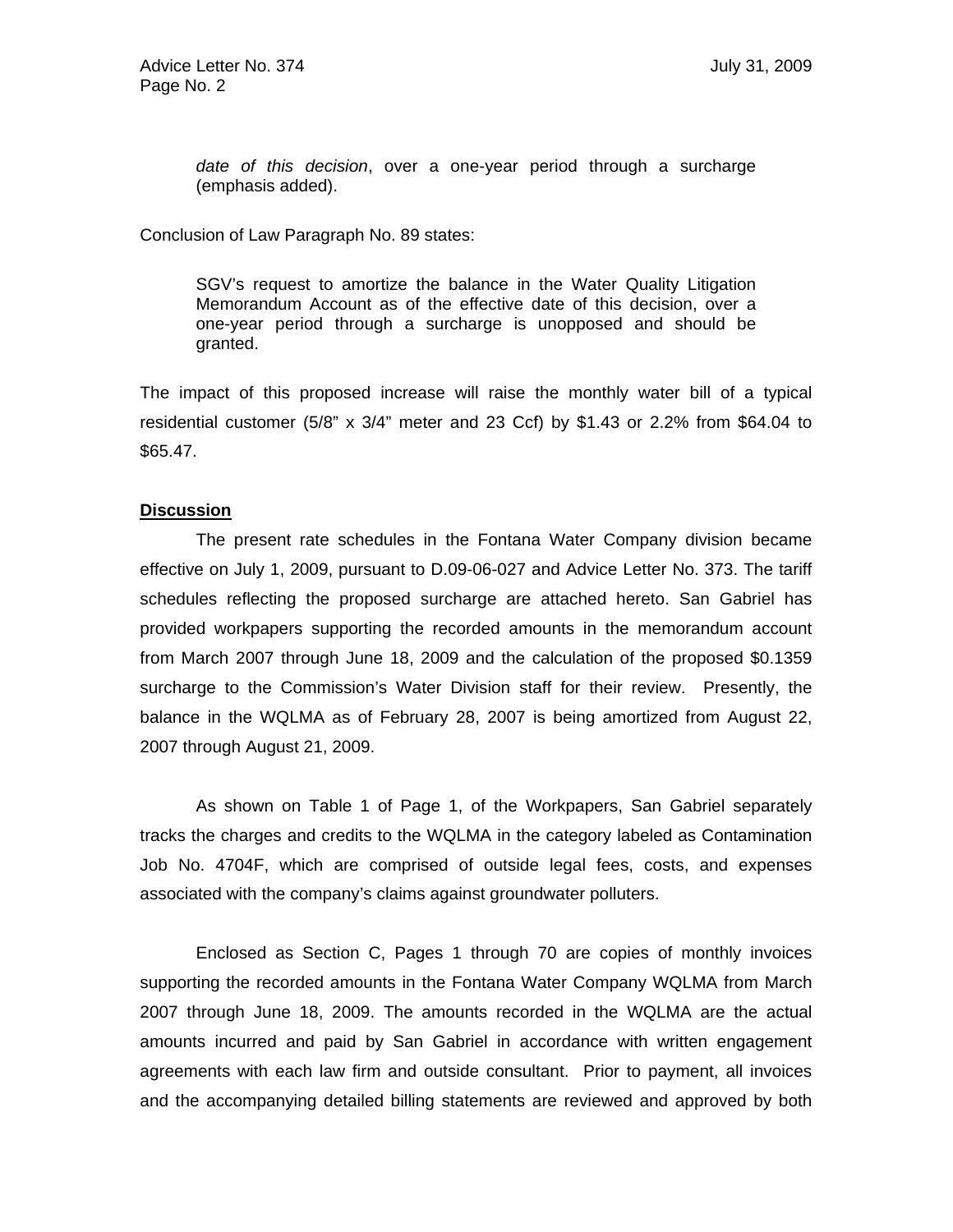San Gabriel's General Counsel, Timothy J. Ryan and by its President, Michael L. Whitehead. Review of the invoices and statement of services rendered includes verification that the hourly rates, time charged, services performed, and expenses incurred are reasonable and proper and in accordance with the terms of the applicable retention and service agreements.

In the most recent Fontana Water Company general rate case A. 08-07-009, Mr. Whitehead's prepared testimony Exhibit SG-9 pages 5 to 13, explained the necessity, nature, scope, benefits, and costs of outside legal services to pursue Fontana Water Company's legal claims against groundwater polluters. In general, outside counsel services for this matter have included representation of Fontana Water Company before the State of California Superior Court, the United States District Court (Central District), the Regional Water Quality Control Board, State Water Resources Control Board, Department of Toxic Substance Control, and United States Environmental Protection Agency.

 In accordance with the requirements of General Order No. 96-B, this advice letter is being sent to the parties listed on the attached distribution list. No other parties have requested notification of tariff filings related to the Fontana Water Company division. No further public notice is required because all public notices in connection with Application No. 08-07-009 have already been mailed to the customers or published in accordance with applicable law and Commission rules.

### **Conclusion**

 In order to minimize the frequency of rate changes, San Gabriel requests processing by the Commission's Water Division so the rates proposed herein will become effective on August 22, 2009. The effective date is in accordance with General Order No. 96-B, Rule 7.3.2. Thank you for your assistance in processing this advice letter.